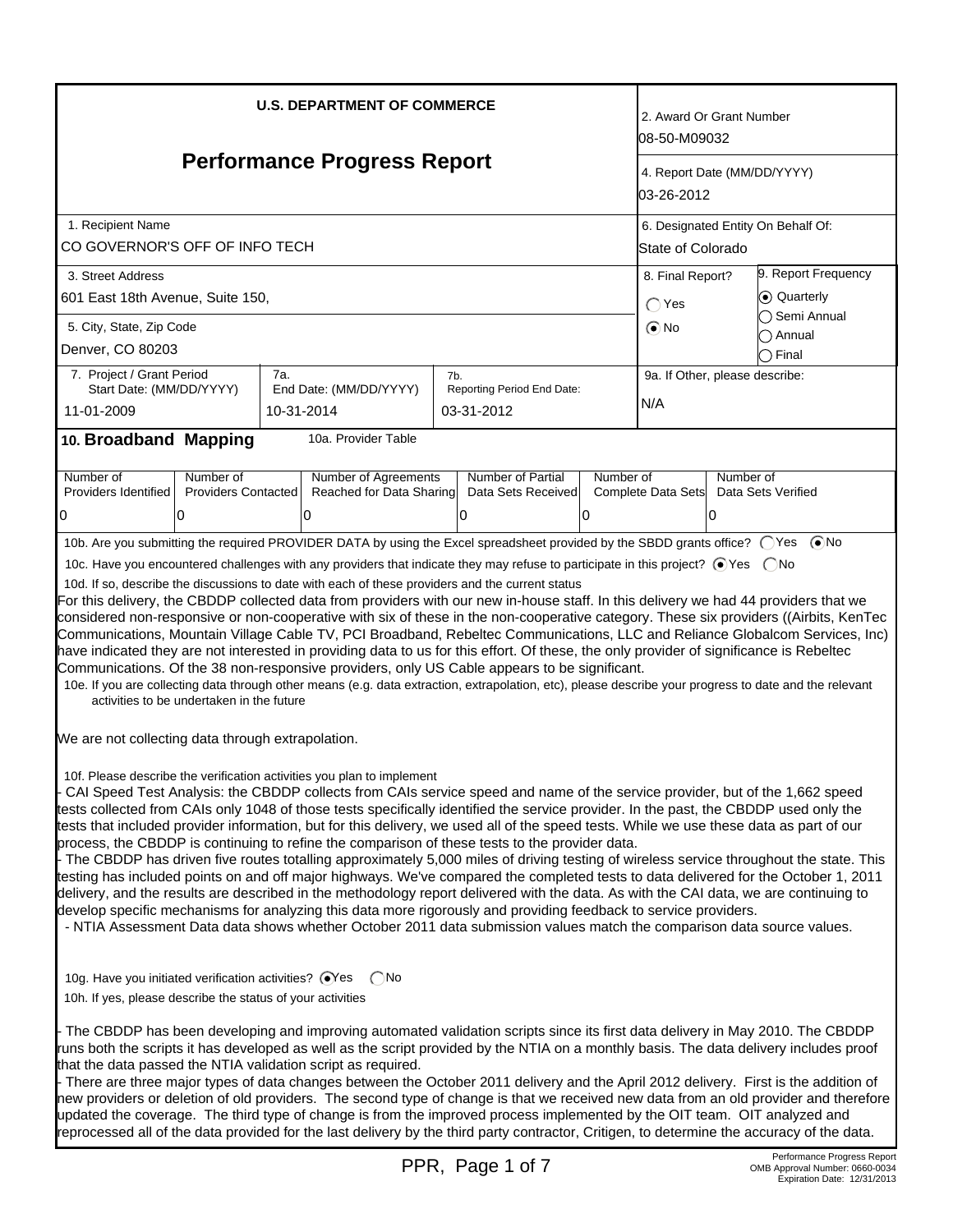- The FCC speed test information contains two separate data sets, both of which cover a date range from March 2010 to February 2012. The Consumer Broadband Test (CBT) Data includes speed tests from homes, businesses, community centers, and other landline locations. The Mobile Data includes speed tests collected using the Mobile App on either an iPhone or Android mobile device. - Feedback Loop: the CBDDP gave all service providers the opportunity to review the final geospatial representation of their data in the form of mapbooks. In addition, the OIT team created and communicated validation assessments based on the tests described below in order to verify speed accuracy for each provider's broadband coverage area.

- Third Party Data Verification and Validation: OIT has compared 100% of the service provider coverage areas to third party data sets. These data sets include American Roamer, ComSearch, Pitney Bowes, MediaPrints, and SpectrumView. 20 providers overlapped multiple third party data sets, so in these cases all of the relevant third party data sets were used to validate a single service provider/ technology type

10i. If verification activities have not been initiated please provide a projected time line for beginning and completing such activities

N/A

## **Staffing**

10j. How many jobs have been created or retained as a result of this project?

In Q1, 2012, 6.98 FTE were created: 6.98 in the Colorado Broadband Data & Development Program, 0.0 in our Prime Contractor and Application Development (Leading Practices) Contractor = 0.0

10k. Is the project currently fully staffed?  $\bigcirc$  Yes  $\bigcirc$  No

10l. If no, please explain how any lack of staffing may impact the project's time line and when the project will be fully staffed

OIT has hired several GIS analysts for the broadband data preparation and mapping. The Distance Learning Project Manager has on boarded a part time FTE this quarter. The Distance Learning part time FTE is responsible for supporting the installation of the end point video equipment for the Distance Learning program. As a result of unsuccessful recruitment attempts for an application developer, the web development will occur in this year using a contractor, but this also will not significantly impact to overall project goals. As of 3/31/2012, OIT had plans for replacing the Address Coordinator position, who starts 5/1/2012. Although the hires are slightly behind the planned schedule for them, we are confident that the milestones reliant on these positions will be met.

10m. When fully staffed, how many full-time equivalent (FTE) jobs do you expect to create or retain as a result of this project?

- Grant year 3 (11/2011 - 11/2012): 10 FTE (0.5 PM, Data Mgr, Comm Mgr, 1.5 Dist. Learning, 4 GIS Analysts, 1 data.gov Developer. 1 Address Coordinator)

- Grant year 4 (11/2012 - 11/2013): 9.0 FTE (0.5 PM, 1 Data Mgr, 1 Comm. Mgr, 1.5 Dist Learning, 4 GIS Analysts, 1 Address Coordinator)

- Grant year 5 (11/2013 - 11/2014): 8.0 FTE (0.5 PM, Data Mgr, Comm. Mgr., 1.5 Dist Learning, 4 GIS Analysts)

10n. Staffing Table

| Job Title                           | FTE % | Date of Hire |
|-------------------------------------|-------|--------------|
| Data Manager                        | 100   | 02/22/2010   |
| <b>Communication Manager</b>        | 100   | 03/08/2010   |
| <b>Distance Learning</b>            | 100   | 05/02/2011   |
| Project Manager                     | 46    | 5/31/2011    |
| <b>GIS Analyst</b>                  | 100   | 08/08/2011   |
| <b>GIS Analyst</b>                  | 100   | 11/07/2011   |
| <b>GIS Analyst</b>                  | 100   | 12/12/2011   |
| <b>Add Creation</b>                 | 28    | 12/05/2011   |
| <b>Distance Learning</b>            | 24    | 2/1/2012     |
| <b>Add Row</b><br><b>Remove Row</b> |       |              |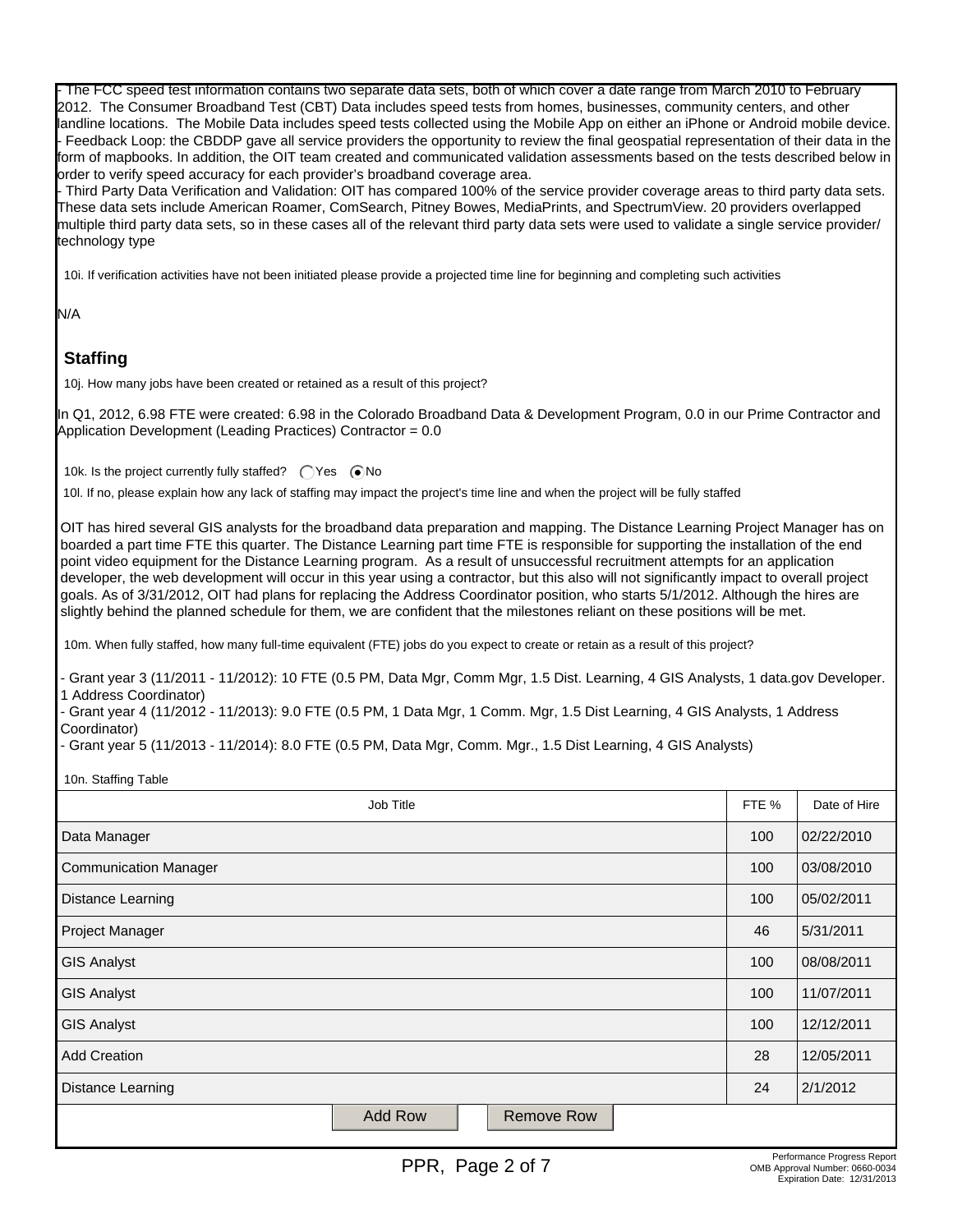| <b>Sub Contracts</b>          |                                                                                           |                            |                               |                        |             |                                     |                                   |                  |                                |  |
|-------------------------------|-------------------------------------------------------------------------------------------|----------------------------|-------------------------------|------------------------|-------------|-------------------------------------|-----------------------------------|------------------|--------------------------------|--|
| 10o. Subcontracts Table       |                                                                                           |                            |                               |                        |             |                                     |                                   |                  |                                |  |
| Name of Subcontractor         | Purpose of Subcontract                                                                    | <b>RFP Issued</b><br>(Y/N) | Contract<br>Executed<br>(Y/N) | <b>Start Date</b>      |             | <b>End Date</b>                     | <b>Federal Funds</b>              |                  | In-Kind Funds                  |  |
| Critigen                      | Data Collection                                                                           |                            | Y                             | 03/26/2010             |             | 10/31/2011                          | $\mathbf{0}$<br>760,750           |                  |                                |  |
| Unknown                       | Distance Learning -<br><b>Educator Training</b>                                           | N                          | N                             | 01/02/2012             |             | 01/01/2013                          | 65,250<br>$\mathbf{0}$            |                  |                                |  |
| Unknown                       | Data.gov - Architecture<br>design                                                         | N                          | N                             | 01/02/2012             |             | 01/01/2013                          | 80,000                            |                  | $\mathbf 0$                    |  |
| Patrick engineering           | <b>Leading Practices (Portal</b><br>development)                                          |                            | N                             | 08/08/2011             |             | 01/01/2013                          | 100,000                           | $\boldsymbol{0}$ |                                |  |
|                               |                                                                                           |                            |                               |                        |             | <b>Add Row</b>                      |                                   |                  | <b>Remove Row</b>              |  |
| <b>Funding</b>                |                                                                                           |                            |                               |                        |             |                                     |                                   |                  |                                |  |
|                               | 10p. How much Federal funding has been expended as of the end of the last quarter?        |                            |                               |                        | \$1,743,377 |                                     | 10q. How much Remains?            |                  | \$3,638,704                    |  |
|                               | 10r. How much matching funds have been expended as of the end of last quarter?            |                            |                               |                        | \$547,076   |                                     | 10s. How much Remains?            |                  | \$798,486                      |  |
| 10t. Budget Worksheet         |                                                                                           |                            |                               |                        |             |                                     |                                   |                  |                                |  |
| <b>Mapping Budget Element</b> | Federal<br><b>Funds</b><br>Granted                                                        | Proposed<br>In-Kind        |                               | Total<br><b>Budget</b> |             | Federal<br><b>Funds</b><br>Expended | <b>Matching Funds</b><br>Expended |                  | <b>Total Funds</b><br>Expended |  |
| <b>Personal Salaries</b>      | \$2,311,181                                                                               | \$163,722                  |                               | \$2,474,903            | \$654,513   |                                     | \$101,302                         |                  | \$755,815                      |  |
| Personnel Fringe Benefits     | \$462,235                                                                                 | \$32,745                   |                               | \$494,980              | \$130,902   |                                     | \$20,260                          |                  | \$151,162                      |  |
| Travel                        | \$109,990                                                                                 | \$0                        |                               | \$109,990              |             | \$12,169                            | \$0                               |                  | \$12,168                       |  |
| Equipment                     | \$759,453                                                                                 | \$290,000                  |                               | \$1,049,453            |             | \$112,081                           | \$0                               |                  | \$112,081                      |  |
| Materials / Supplies          | \$38,970                                                                                  | \$120,000                  |                               | \$158,970              |             | \$15,487                            | \$0                               |                  | \$15,487                       |  |
| Subcontracts Total            | \$1,006,000                                                                               | \$0                        |                               | \$1,006,000            |             | \$780,760                           | \$0                               |                  | \$780,760                      |  |
| Subcontract #1                | \$760,750                                                                                 | \$0                        |                               | \$760,750              |             | \$754,500                           | \$0                               |                  | \$754,500                      |  |
| Subcontract #2                | \$65,250                                                                                  | \$0                        |                               | \$65,250<br>\$0        |             |                                     | \$0                               |                  | \$0                            |  |
| Subcontract #3                | \$80,000                                                                                  | \$0                        |                               | \$80,000               |             | \$0                                 | \$0                               |                  | \$0                            |  |
| Subcontract #4                | \$100,000                                                                                 | \$0                        | \$100,000                     |                        |             | \$26,260                            | \$0                               |                  | \$26,260                       |  |
| Subcontract #5                | \$0                                                                                       | \$0                        | \$0                           |                        | \$0         |                                     | \$0                               |                  | \$0                            |  |
| Construction                  | \$0                                                                                       | \$0                        |                               | \$0                    |             | \$0                                 | \$0                               |                  | \$0                            |  |
| Other                         | \$632,758                                                                                 | \$739,095                  |                               | \$1,371,853            |             | \$37,465                            | \$425,514                         |                  | \$462,979                      |  |
| <b>Total Direct Costs</b>     | \$5,320,587                                                                               | \$1,345,562                | \$6,666,149                   |                        | \$1,743,377 |                                     | \$547,076                         |                  | \$2,290,452                    |  |
| <b>Total Indirect Costs</b>   | \$61,495                                                                                  | \$0                        | \$61,495                      |                        | \$0         |                                     | \$0                               |                  | \$0                            |  |
| <b>Total Costs</b>            | \$5,382,082                                                                               | \$1,345,562                |                               | \$6,727,644            |             | \$1,743,378                         | \$547,076                         |                  | \$2,290,452                    |  |
| % Of Total                    | 80                                                                                        | 20                         | 100                           |                        | 76          |                                     | 24                                |                  | 100                            |  |
| <b>Hardware / Software</b>    |                                                                                           |                            |                               |                        |             |                                     |                                   |                  |                                |  |
|                               | 10u. Has the project team purchased the software / hardware described in the application? |                            |                               |                        |             | $\odot$ Yes<br>( No                 |                                   |                  |                                |  |
| 10v. If yes, please list      |                                                                                           |                            |                               |                        |             |                                     |                                   |                  |                                |  |

At 3/31/12, the following has been purchased: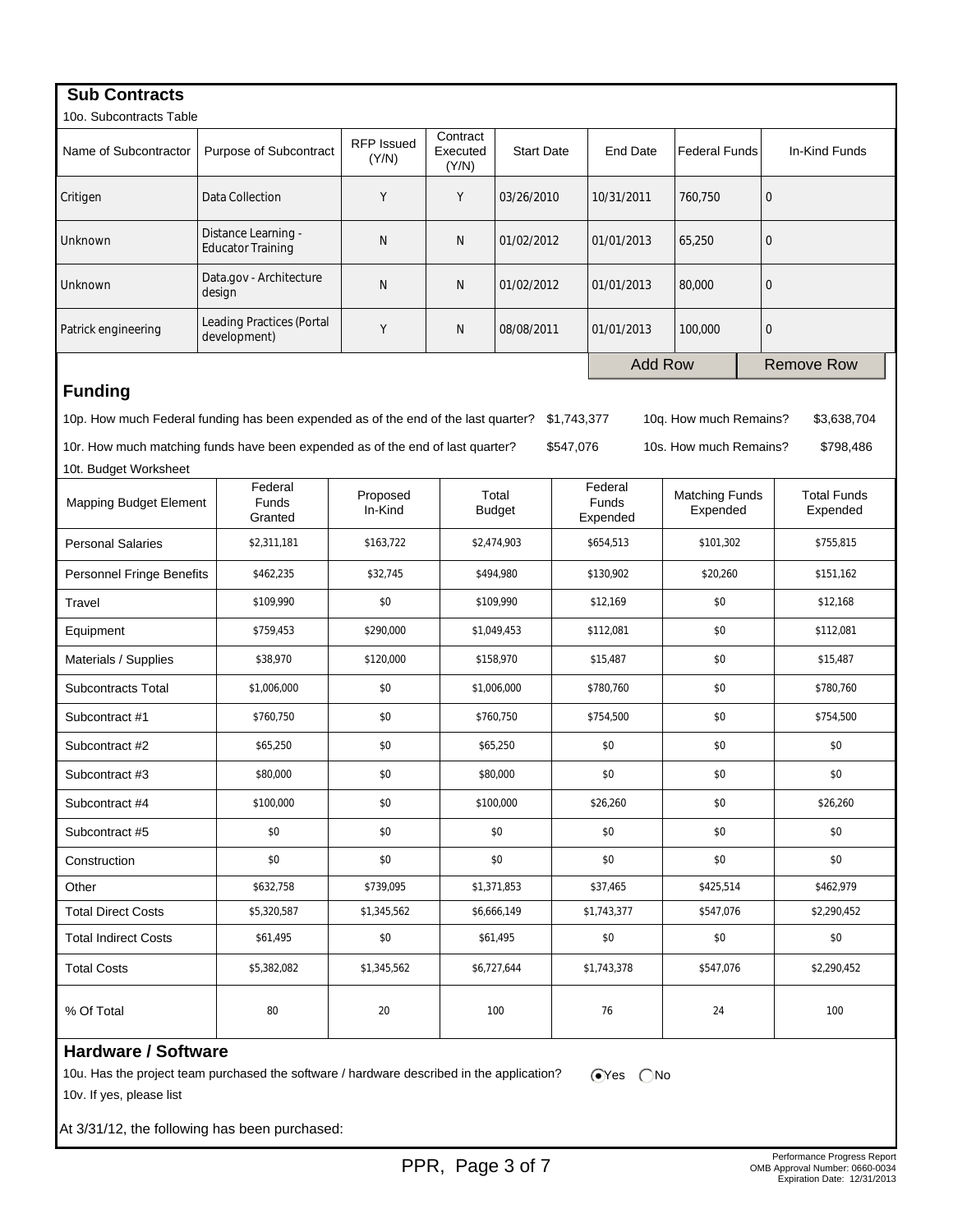- ESRI Desktop GIS Software \$43,637

- ESRI GIS server software \$18,000
- Server and Operating System Software \$29,714.63
- 5 Laptops and 4 Desktop PCs & Monitors (PM, Data Mgr, Comm. Mgr, QA Analyst) \$17,190.20

- SAN (5Tb)Storage for Mapping \$17,820.00

10w. Please note any software / hardware that has yet to be purchased and explain why it has not been purchased

Remaining Server and Software \$11,500 (\$25,000-13,537 purchased=\$11,500)

- Development SW \$4,500

- data.gov IT Infrastructure Yrs 3-4 Server HW & SW \$52,000

- data.gov IT Infrastructure Yrs 3-4 ARCGIS SW \$45,000

- data.gov IT Infrastructure Yrs 3-4 ARCGIS Maint \$37,500

All of the above equipment is planned to be purchased in later years of the grant to support the leading practices, address data coordination and data.gov efforts. Consequently these expenditures are not late or behind the originally planned time frame.

- Distance Learning Pilot Equipment \$360,000
- Distance Learning Scheduling Software \$71,832

The Distance Learning project was delayed several months due to a hold on hiring during the Gubernatorial transition. So, while the equipment purchase is occurring later than planned in the grant proposal, the scheduling software procurement process is under way, an the first pilot equipment is currently being purchased as well.

10x. Has the project team purchased or used any data sets?  $\bigcirc$ Yes  $\bigcirc$ No

10y. If yes, please list

- Wire Center Boundaries - PBBI Pitney Bowes V2 \$2,500

- Central Office Locations - PBBI Pitney Bowes V2 \$2,500

- Comsearch, American Roamer Data V2 \$10,000

- Anchor Institution and Business Listing & Survey Data from InfoUSA \$17,000

10z. Are there any additional project milestones or information that has not been included?  $\bigcirc$  Yes  $\bigcirc$  No

10aa. If yes, please list

As of 03/31/12 The Colorado Broadband Data and Development Program (CBDDP) completed hiring a half-time Interactive Videoconference Tech Coordinator. The CBDDP GIS Staff migrated the data collection and processing effort completely in house and successfully submitted its data for the April 1 delivery. By moving the data processing to internal staff, the CBDDP has been working with broadband providers more closely to improve the quality of the data, has improved the data conversion process and added data from seven additional providers. The milestones related to the address development project are behind schedule due to staffing difficulties. An Address Coordinator was hired and quit after one month. A new Address Coordinator (now called a GIS Outreach Coordinator) was hired. This person will kick start the address project in Q2 2012. The distance learning project is advancing with procurement of proof of concept site equipment and scheduling software. The CBDDP also coordinated broadcasting of content in a presentation from the CO Area Health Education Center on health careers to gain experience of originating health care programming from the Fitzsimons Health Care campus, the densest concentration of interactive video origination sites in the state.The data.gov site is expected to roll out in May. It is an OIT priority with the Cheif Technology Officer, and OIT is using a "software as a service" model to support data.colorado.gov. In addition to these developments, more detailed information relative to the proposed milestones is available in the PPR attachment "Supplemental Award Projects Status."

NOTE ABOUT FEDERAL FUNDS EXPENDED IN OTHER CATEGORY (10t): OIT realized that some expenditures for subcontracting had been classified as Other. These expenditures have been removed from the Other category and placed in the more applicable Subcontracts category. This resulted in a decrease in expenditures shown in Other from Q4 2011 to Q1 2012.

10bb. Please describe any challenge or obstacle that you have encountered and detail the mitigation strategies the project team is employing

CBDDP FTE recruitment continues to be a topic; nevertheless the CBDDP team has made significant progress with the selection of replacement GIS Outreach Coordinator starting May 2012. Also, the CBDDP continues to address staffing for a CBDDP Web Portal developer. Currently, The CBDDP GIS analysts are providing web portal development. The CBDDP will work hard to make up for lost time due to staffing delays

10cc. Please provide any other information that you think would be useful to NTIA as it assesses your Broadband Mapping Project

The CBDDP continues to grow its Local Technology Planning Teams (LTPTs), with 14 in place as of the end of Q1 2012.The CBDDP has developed a document describing other states' efforts in local planning as well. Four of the Local Technology Planning Teams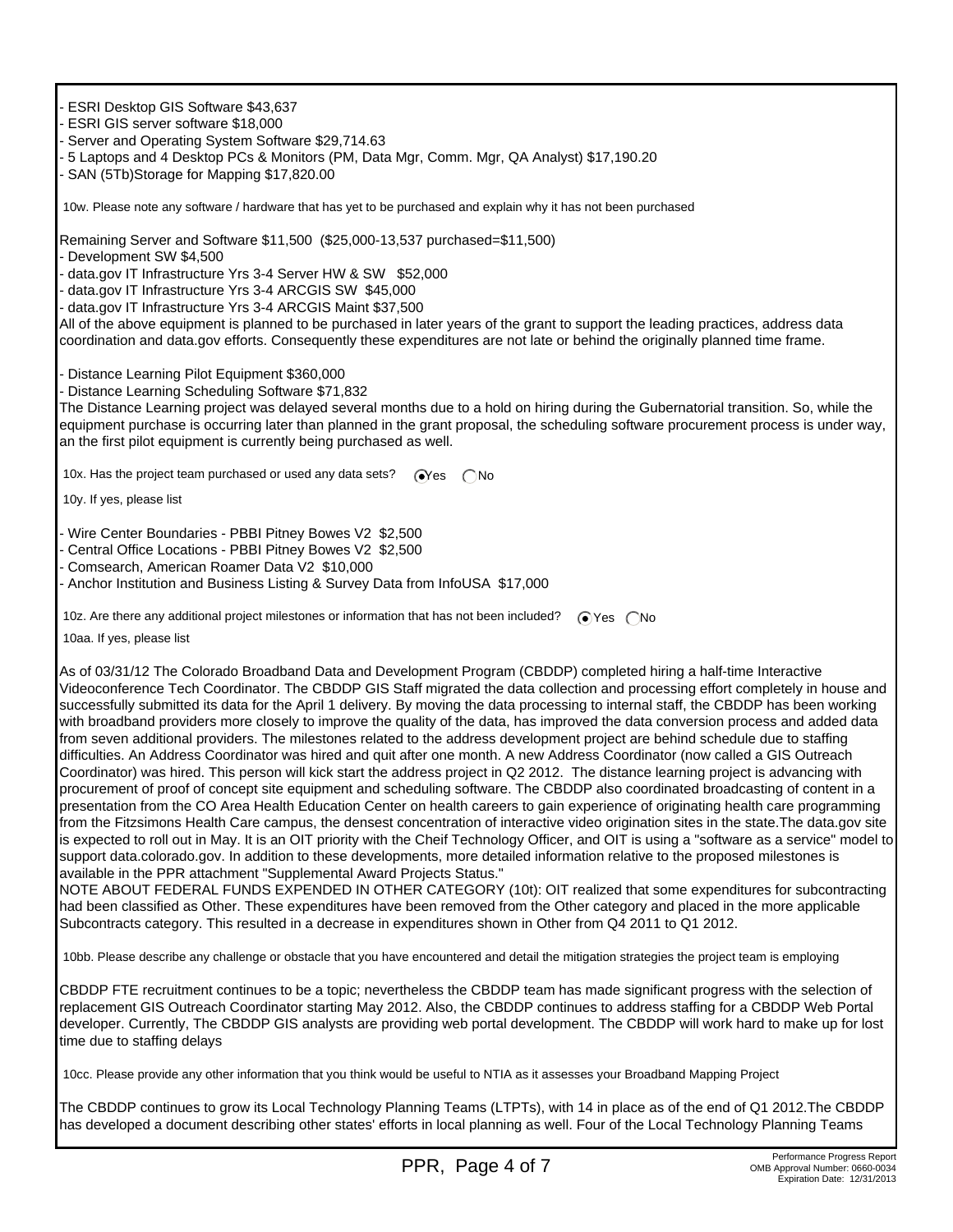have made significant progress addressing middle mile capacity into their areas. They have undertaken diverse organizational approaches based on the dynamics of each area and have successfully attracted or planned for additional middle mile capacity into their areas. New LTPTs are under way in several areas of the state. The state's broadband map data is being used to support broadband metrics for OIT and economic development metrics for the Governor's economic development blueprint in Colorado and potentially inform broadband strategy at the state level. The distance learning scheduling software scope is designed for 150 end sites, growing to possibly 250 by the end of the grant. The CBDDP will also be able to support 14 pilot sites rather than the 12 originally proposed due better pricing and innovative configurations for the sites.

## **11. Broadband Planning**

 11a. Please describe progress made against all goals, objectives, and milestones detailed in the approved Project Plan. Be sure to include a description of each major activity / milestone that you plan to complete and your current status

Please see separate file: Q1 2012 Supplemental Answers

11b. Please describe any challenge or obstacle that you have encountered and detail the mitigation strategies the project team is employing

Please see separate file: Q1 2012 Supplemental Answers

11c. Does the Project Team anticipate any changes to the project plan for Broadband Planning? (Yes ( $\bullet$  No

 11d. If yes, please describe these anticipated changes. Please note that NTIA will need to approve changes to the Project Plan before they can be implemented

N/A

## **Funding**

| 11e. How much Federal funding has been expended as of the end of the last quarter? \$0 | 11f. How much Remains? | \$0                    |     |
|----------------------------------------------------------------------------------------|------------------------|------------------------|-----|
| 11g. How much matching funds have been expended as of the end of last quarter?         |                        | 11h. How much Remains? | \$0 |

| 11i. Planning Worksheet<br><b>Personal Salaries</b><br>\$0<br>\$0<br>\$0<br>\$0<br>\$0<br>\$0<br>\$0<br>Personnel Fringe Benefits<br>\$0<br>\$0<br>\$0<br>\$0<br>\$0<br>\$0<br>\$0<br>\$0<br>\$0<br>\$0<br>\$0<br>Travel<br>\$0<br>\$0<br>\$0<br>\$0<br>\$0<br>\$0<br>Equipment<br>Materials / Supplies<br>\$0<br>\$0<br>\$0<br>\$0<br>\$0<br>\$0<br>Subcontracts Total<br>\$0<br>\$0<br>\$0<br>\$0<br>\$0<br>\$0<br>\$0<br>\$0<br>\$0<br>\$0<br>\$0<br>\$0<br>Subcontract #1<br>\$0<br>Subcontract #2<br>\$0<br>\$0<br>\$0<br>\$0<br>\$0<br>Subcontract #3<br>\$0<br>\$0<br>\$0<br>\$0<br>\$0<br>\$0<br>\$0<br>\$0<br>\$0<br>\$0<br>\$0<br>\$0<br>Subcontract #4<br>Subcontract #5<br>\$0<br>\$0<br>\$0<br>\$0<br>\$0<br>\$0<br>\$0<br>\$0<br>\$0<br>\$0<br>\$0<br>\$0<br>Construction<br>\$0<br>\$0<br>\$0<br>\$0<br>\$0<br>\$0<br>Other<br><b>Total Direct Costs</b><br>\$0<br>\$0<br>\$0<br>\$0<br>\$0<br>\$0<br><b>Total Indirect Costs</b><br>\$0<br>\$0<br>\$0<br>\$0<br>\$0<br>\$0 |  |  |  |  |  |  |  |  |  |
|--------------------------------------------------------------------------------------------------------------------------------------------------------------------------------------------------------------------------------------------------------------------------------------------------------------------------------------------------------------------------------------------------------------------------------------------------------------------------------------------------------------------------------------------------------------------------------------------------------------------------------------------------------------------------------------------------------------------------------------------------------------------------------------------------------------------------------------------------------------------------------------------------------------------------------------------------------------------------------------------|--|--|--|--|--|--|--|--|--|
|                                                                                                                                                                                                                                                                                                                                                                                                                                                                                                                                                                                                                                                                                                                                                                                                                                                                                                                                                                                            |  |  |  |  |  |  |  |  |  |
|                                                                                                                                                                                                                                                                                                                                                                                                                                                                                                                                                                                                                                                                                                                                                                                                                                                                                                                                                                                            |  |  |  |  |  |  |  |  |  |
|                                                                                                                                                                                                                                                                                                                                                                                                                                                                                                                                                                                                                                                                                                                                                                                                                                                                                                                                                                                            |  |  |  |  |  |  |  |  |  |
|                                                                                                                                                                                                                                                                                                                                                                                                                                                                                                                                                                                                                                                                                                                                                                                                                                                                                                                                                                                            |  |  |  |  |  |  |  |  |  |
|                                                                                                                                                                                                                                                                                                                                                                                                                                                                                                                                                                                                                                                                                                                                                                                                                                                                                                                                                                                            |  |  |  |  |  |  |  |  |  |
|                                                                                                                                                                                                                                                                                                                                                                                                                                                                                                                                                                                                                                                                                                                                                                                                                                                                                                                                                                                            |  |  |  |  |  |  |  |  |  |
|                                                                                                                                                                                                                                                                                                                                                                                                                                                                                                                                                                                                                                                                                                                                                                                                                                                                                                                                                                                            |  |  |  |  |  |  |  |  |  |
|                                                                                                                                                                                                                                                                                                                                                                                                                                                                                                                                                                                                                                                                                                                                                                                                                                                                                                                                                                                            |  |  |  |  |  |  |  |  |  |
|                                                                                                                                                                                                                                                                                                                                                                                                                                                                                                                                                                                                                                                                                                                                                                                                                                                                                                                                                                                            |  |  |  |  |  |  |  |  |  |
|                                                                                                                                                                                                                                                                                                                                                                                                                                                                                                                                                                                                                                                                                                                                                                                                                                                                                                                                                                                            |  |  |  |  |  |  |  |  |  |
|                                                                                                                                                                                                                                                                                                                                                                                                                                                                                                                                                                                                                                                                                                                                                                                                                                                                                                                                                                                            |  |  |  |  |  |  |  |  |  |
|                                                                                                                                                                                                                                                                                                                                                                                                                                                                                                                                                                                                                                                                                                                                                                                                                                                                                                                                                                                            |  |  |  |  |  |  |  |  |  |
|                                                                                                                                                                                                                                                                                                                                                                                                                                                                                                                                                                                                                                                                                                                                                                                                                                                                                                                                                                                            |  |  |  |  |  |  |  |  |  |
|                                                                                                                                                                                                                                                                                                                                                                                                                                                                                                                                                                                                                                                                                                                                                                                                                                                                                                                                                                                            |  |  |  |  |  |  |  |  |  |
|                                                                                                                                                                                                                                                                                                                                                                                                                                                                                                                                                                                                                                                                                                                                                                                                                                                                                                                                                                                            |  |  |  |  |  |  |  |  |  |
|                                                                                                                                                                                                                                                                                                                                                                                                                                                                                                                                                                                                                                                                                                                                                                                                                                                                                                                                                                                            |  |  |  |  |  |  |  |  |  |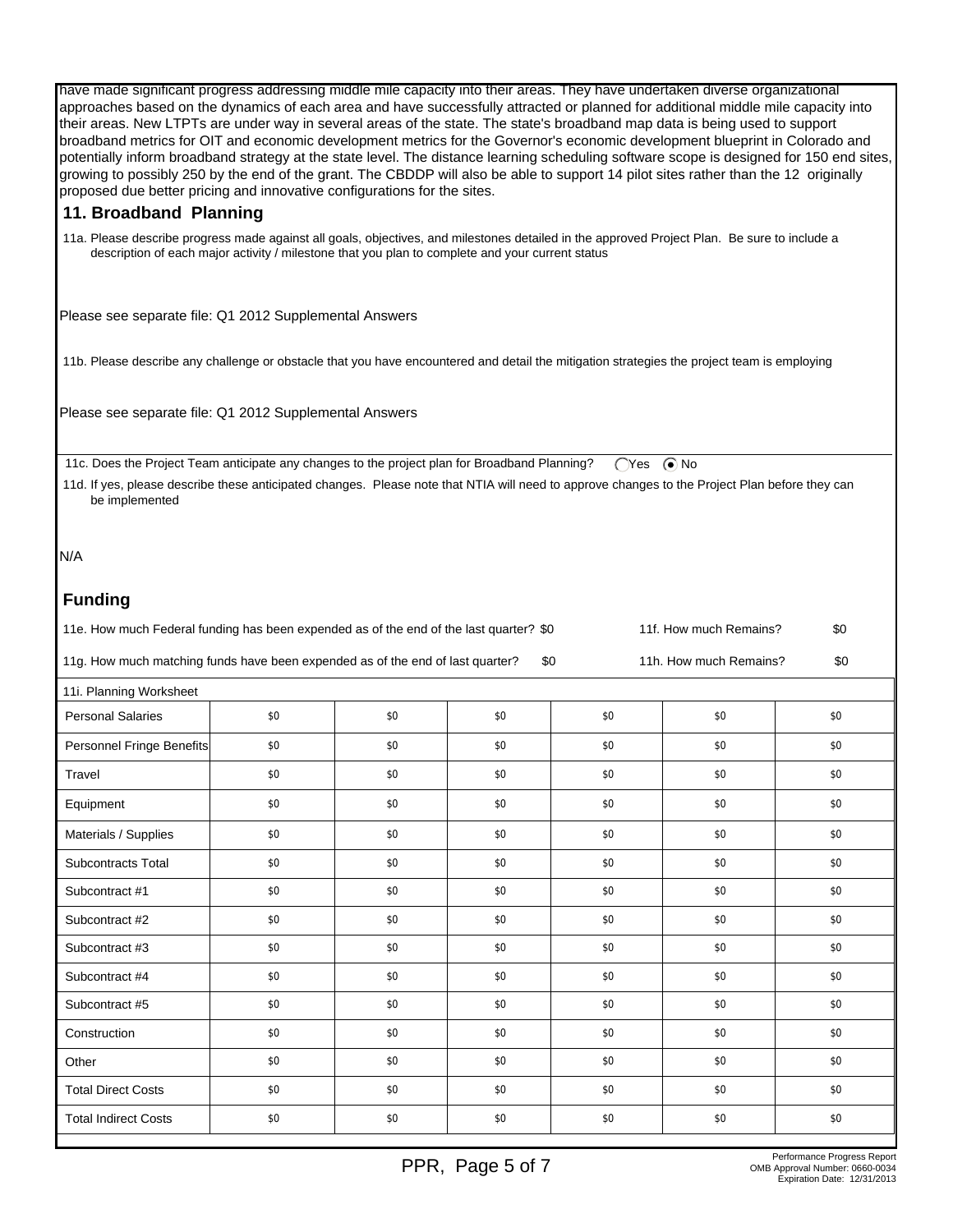| 11i. Planning Worksheet                                                                                                                     |           |           |       |           |           |       |  |  |  |
|---------------------------------------------------------------------------------------------------------------------------------------------|-----------|-----------|-------|-----------|-----------|-------|--|--|--|
| <b>Total Costs</b>                                                                                                                          | \$0       | $\$0$     | $$0$$ | $\$0$     | $\$0$     | $\$0$ |  |  |  |
| % Of Total                                                                                                                                  | $\pmb{0}$ | $\pmb{0}$ | 0     | $\pmb{0}$ | $\pmb{0}$ | 0     |  |  |  |
| <b>Additional Planning Information</b>                                                                                                      |           |           |       |           |           |       |  |  |  |
| 11j. Are there any additional project milestones or information that has not been included?                                                 |           |           |       |           |           |       |  |  |  |
|                                                                                                                                             |           |           |       |           |           |       |  |  |  |
| Please see separate file: Q1 2012 Supplemental Answers                                                                                      |           |           |       |           |           |       |  |  |  |
|                                                                                                                                             |           |           |       |           |           |       |  |  |  |
| 11k. Please describe any challenge or obstacle that you have encountered and detail the mitigation strategies the Project Team is employing |           |           |       |           |           |       |  |  |  |
|                                                                                                                                             |           |           |       |           |           |       |  |  |  |
| N/A                                                                                                                                         |           |           |       |           |           |       |  |  |  |
|                                                                                                                                             |           |           |       |           |           |       |  |  |  |
| 11I. Please provide any other information that you think would be useful to NTIA as it assesses your Broadband Mapping Project              |           |           |       |           |           |       |  |  |  |
|                                                                                                                                             |           |           |       |           |           |       |  |  |  |
| N/A                                                                                                                                         |           |           |       |           |           |       |  |  |  |
|                                                                                                                                             |           |           |       |           |           |       |  |  |  |
|                                                                                                                                             |           |           |       |           |           |       |  |  |  |
|                                                                                                                                             |           |           |       |           |           |       |  |  |  |
|                                                                                                                                             |           |           |       |           |           |       |  |  |  |
|                                                                                                                                             |           |           |       |           |           |       |  |  |  |
|                                                                                                                                             |           |           |       |           |           |       |  |  |  |
|                                                                                                                                             |           |           |       |           |           |       |  |  |  |
|                                                                                                                                             |           |           |       |           |           |       |  |  |  |
|                                                                                                                                             |           |           |       |           |           |       |  |  |  |
|                                                                                                                                             |           |           |       |           |           |       |  |  |  |
|                                                                                                                                             |           |           |       |           |           |       |  |  |  |
|                                                                                                                                             |           |           |       |           |           |       |  |  |  |
|                                                                                                                                             |           |           |       |           |           |       |  |  |  |
|                                                                                                                                             |           |           |       |           |           |       |  |  |  |
|                                                                                                                                             |           |           |       |           |           |       |  |  |  |
|                                                                                                                                             |           |           |       |           |           |       |  |  |  |
|                                                                                                                                             |           |           |       |           |           |       |  |  |  |